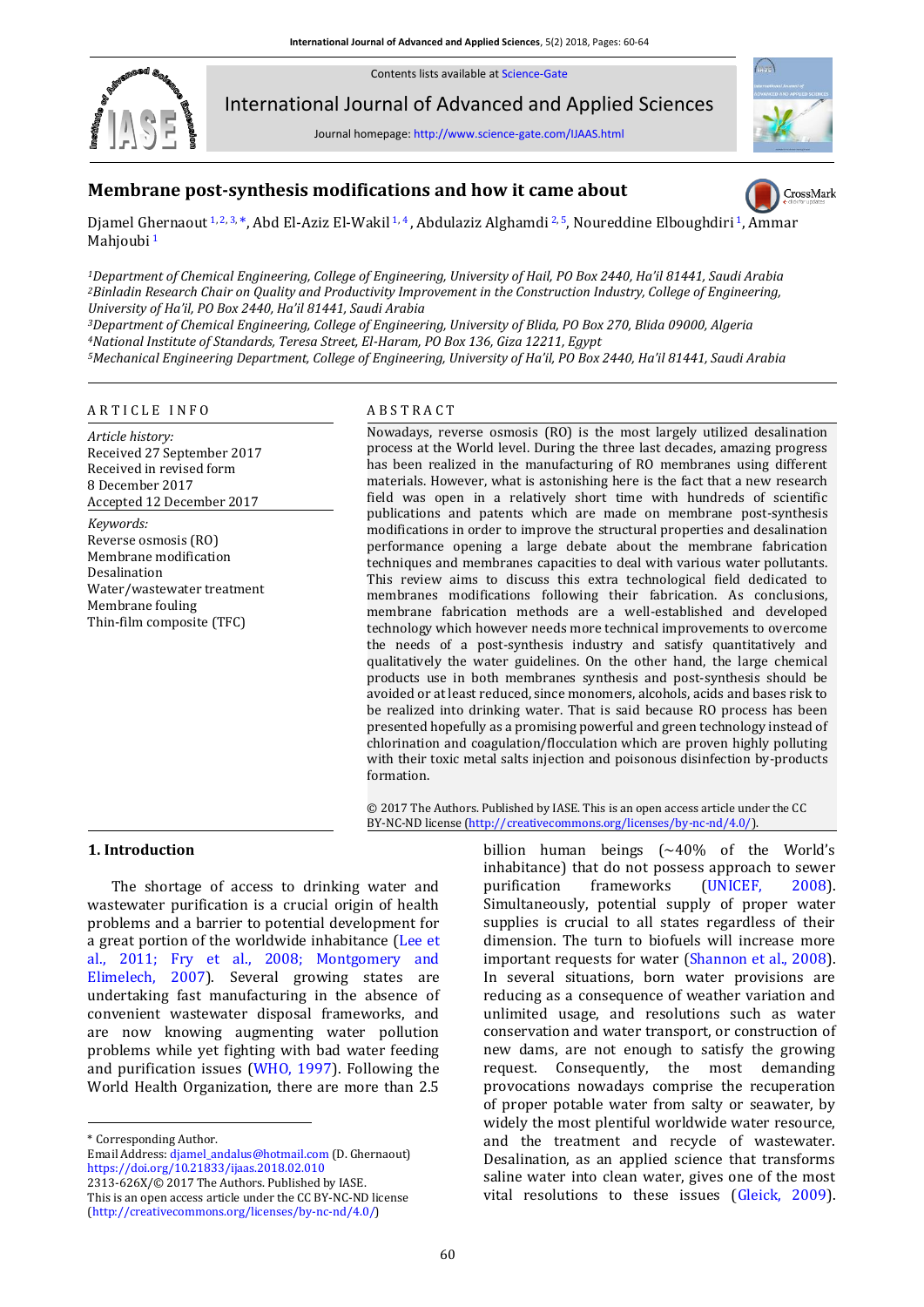Nowadays, reverse osmosis (RO) is the most largely utilized desalination process at the World level. During the three last decades, astonishing progress has been realized in the manufacturing of RO membranes using different materials.

However, what deserves to be noted here is the fact that a new extra research field was surprisingly open in a relatively short time after RO discovery and industrial applications with a huge number of scientific publications and patents which are made on membrane post-synthesis modifications aiming to improve the RO membranes' structural properties and desalination performance. The membrane postsynthesis modifications field development imposes an opening of a large debate about the membrane fabrication techniques and membranes capacities to deal with various water pollutants. This review aims to discuss this extra technological field dedicated to membranes modifications following their fabrication.

## **2. Actual up-to-the-minute RO applied science**

RO is nowadays the most significant desalination applied science. It has surpassed classical thermal applied science such as multi-stage flash [\(El-](#page-3-0)[Dessouky et al., 1995\)](#page-3-0) and is predictable to preserve its control in the next decades, despite the fact that modern techniques such as membrane distillation [\(Hsu et al., 2002\)](#page-3-0), electrodialysis [\(Sadrzadeh and](#page-3-0)  [Mohammadi, 2008\)](#page-3-0), capacitive deionization [\(Porada](#page-3-0)  [et al., 2013\)](#page-3-0) and forward osmosis [\(McGinnis and](#page-3-0)  [Elimelech, 2007\)](#page-3-0) have been suggested.

Trade attention in RO technique is growing worldwide because of constant process enhancements, which successively conduct to important cost lowering. These improvements comprise growths in membrane materials and module conception, process conception, feed pretreatment, and energy recuperation, or decrease in energy utilization. The improved mechanical, biological and chemical hardness of RO membranes, as well as the increased permeability, have decreased the membrane cost per unit volume of water treated by more than 10 times since 1978. The joined endeavor to reducing fouling and concentration polarization [\(Xie et al., 2014\)](#page-3-0), and make as great as possible permeate flux and energy recuperation, has reduced the energy consumption from 12 kWh/m<sup>3</sup> in the 1970s to less than 2 kWh/m<sup>3</sup> in 2006 [\(Lee et al., 2011\)](#page-3-0).

However, the most important performance advantages have emerged from the enhancement of the membranes. The structure, material, and morphology of RO membranes have been changed to ameliorate permeability, selectivity, and applicability (mechanical, chemical and biological stability). The actual RO membrane market is controlled by thin film composite (TFC) polyamide membranes composing of three films: A polyester grid working as structural support (120–150 μm thick), a microporous interfilm (about 40 μm), and an ultrathin barrier film on the upper surface  $(0.2 \mu m)$  [\(Petersen and Cadotte, 1990\)](#page-3-0). The polyester support grid has not the capacity to give direct support for the barrier film as it is too asymmetrical and porous. Consequently, enter the barrier film and the support film, a micro-porous interlayer of polysulfonic polymer is joined to allow the ultra-thin barrier film to resist elevated pressure compression. The thickness of the barrier film is decreased to diminish opposition to the permeate diffusion. Membrane pore size is usually less than 0.6 nm to obtain salt refusal systematically greater than 99%. The selective barrier film is most frequently produced of aromatic polyamide, for example via interfacial polymerization of 1,3-phenylenediamine (also known as 1,3-benzenediamine) and the tri-acid chloride of benzene (trimesoyl chloride) [\(Cadotte,](#page-3-0)  [1977\)](#page-3-0). With enhanced chemical resistance and structural robustness, it provides acceptable allowance to pollutions, improved durability and simple cleaning properties [\(Lee et al., 2011; Liu et al.,](#page-3-0)  [2014\)](#page-3-0).

The spiral wound membrane module configuration is the most largely employed conception in RO desalination. This configuration provides elevated specific membrane surface area, easy scale up operation, inter-changeability, low replacement costs and, most importantly, it is the least expensive module configuration to manufacture from flat sheet TFC membrane [\(Pearce,](#page-3-0)  [2007; Polasek et al., 2003\)](#page-3-0). In spite of the fact that the spiral wound configuration was presented decades ago, enhancements in the dimensions of spacers, feed channels and vessels, as well as the materials of construction, have optimized the interconnection enter module design and fluidic transport properties, that way reducing both fouling and pressure losses [\(Lee et al., 2011\)](#page-3-0).

## **3. Membrane post-synthesis modifications**

After the radical triumph of the submitting of crosslinked fully aromatic polyamide TFC RO membranes into the market, research and development across novel polymeric materials for RO membranes has reduced greatly. Actual products from important producers of RO desalination membranes are yet founded on the primary chemistry found through the 1980s, i.e. interfacial polymerization of monomeric aromatic amines. The gigantic producers of desalination membranes: DOWFILMTECTM presently sells products founded on FT-30; membranes supplied by Toray are founded on UTC-70; Hydranautics membranes are founded on NCM1, which is identical to CPA2; and Trisep membranes are founded on X-20. But then, asymmetric membrane products are yet founded on the classical cellulose acetate materials; as an example, the Toyobo Hollosep™ interval of products is founded on cellulose triacetate and is the major asymmetric RO membrane [\(Lee et al., 2011; Saeki et](#page-3-0)  [al., 2014a;b; Dong et al., 2015\)](#page-3-0).

Regardless of the fact that no novel polymeric membranes has been presented in the marked lately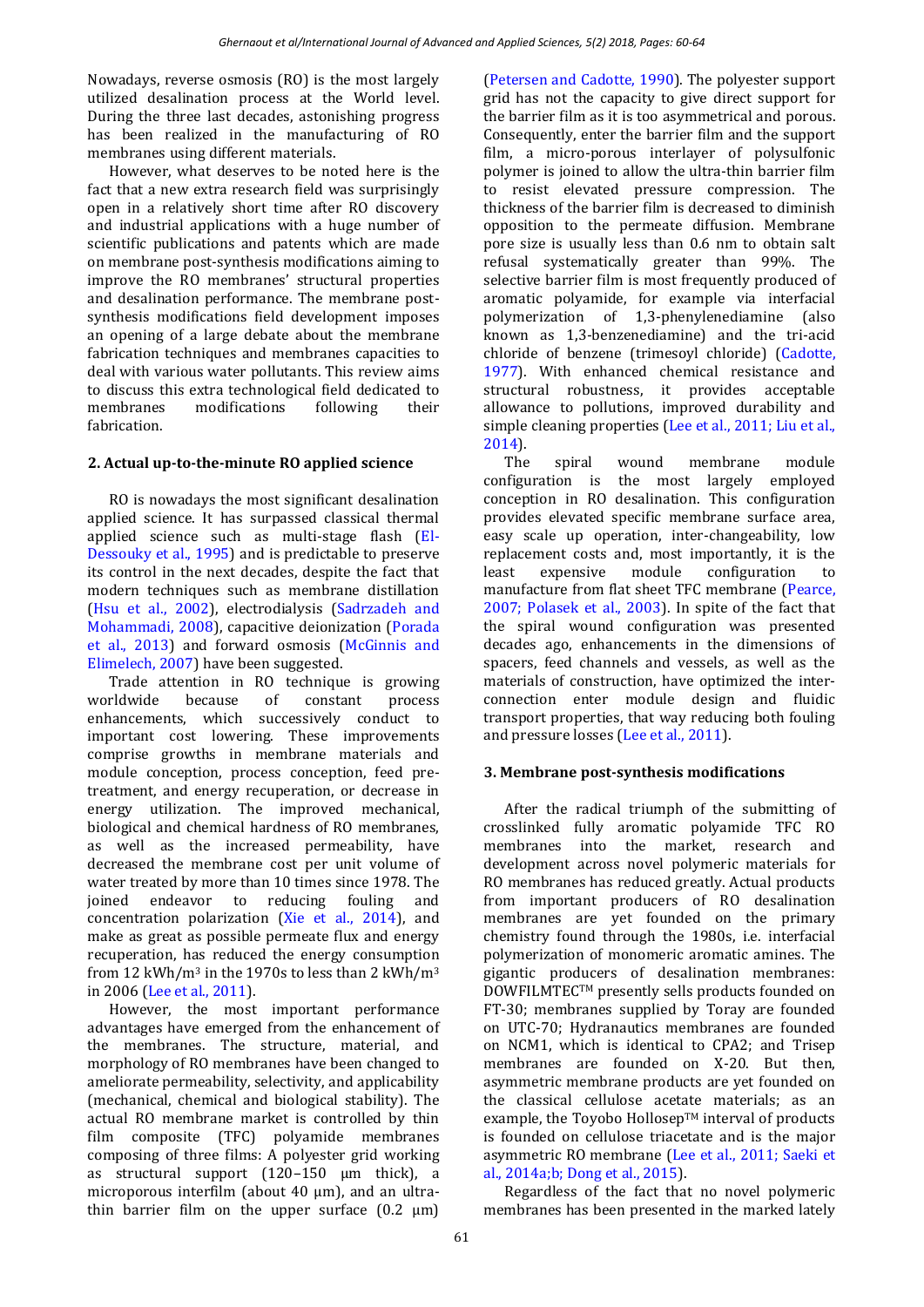[\(Lee et al., 2011\)](#page-3-0), the efficiency of RO membranes has yet enhanced enormously, i.e. water permeability has been at least doubled, and the recuperation of fresh water may be more than 60%. These enhancements are the fruits of surface modification, and direct controlling of interfacial polymerization reaction parameters, as well as more efficient conception of the module composition [\(Uemura and Henmi, 2008; Antrim et al., 2005;](#page-3-0)  [Bartels et al., 2008; Zirehpour](#page-3-0) et al., 2017). Moreover, better comprehension of the membrane composition, connected with progress in membrane description methods, has certainly had a significant contribution [\(Matsuura, 2001\)](#page-3-0). As an example, Atomic Force Microscopy has been a helpful instrument which has assured that surface roughness of a membrane may importantly ameliorate permeability, while at the identical moment fixing elevated salt refusal because of the augmentation in efficient membrane area [\(Hirose et](#page-3-0)  [al., 1996\)](#page-3-0).

It has been hard to follow post-1990 evolution of commercially significant RO membranes because of importantly decreased patenting action by membrane producers [\(Lee et al., 2011\)](#page-3-0). To show the chemical structure and post-treatment that has been realized on commercial RO membranes, scientists have been joining the utilization of different analytical methods. Rutherford back scattering spectrometry is a strong instrument for elemental structure analysis at various films and physicochemical identification (Mi et [al., 2006;](#page-3-0)  [Zhang et al., 2007;2017; Coronell et al., 2008;2010\)](#page-3-0). An integration of different analytical methods, XPS, ATR-FTIR, TEM, and streaming potential measurement has also been utilized to obtain a better comprehension of both physical and chemical structure of the membrane and how it links to the membrane efficiency [\(Tang et al., 2007;2009a;b\)](#page-3-0). Cahill et al. (2008) have reviewed the usage of different analytical methods for membrane identification.

## **3.1. Surface modification**

An important field of membrane post-treatment research implicates hydrophilization, which may produce an augmentation in permeability and chlorine durability [\(Low et al., 2011; Vercellino et al.,](#page-3-0)  [2013; Emadzadeh et al., 2015\)](#page-3-0). In spite of the fact that there has been several successes in producing membranes utilizing monomer chemical products with combined hydrophilic groups (such as carboxylate) and removed amidic hydrogen, the monomer chemical products utilized are not easily obtainable and the synthesis technique is complicated [\(Kim et al., 2000; Li et al., 2008; Roh et](#page-3-0)  [al., 1998; Moon et al., 2004\)](#page-3-0). Consequently, postremediation to change in a chemical manner the membrane surface characteristics is promoted, and different chemical and physical procedures have been conceived [\(Zhao et al., 2014\)](#page-3-0). Different water soluble solvents, like acids and alcohols, have been employed to remedy the membrane area. Combinations of alcohol (ethanol and iso-propanol) and acid (hydrofluoric and hydrochloric acid) in water have also been utilized to ameliorate flux and refusal because of the fractional hydrolysis and skin change started by the alcohol and acid [\(Mukherjee et](#page-3-0)  [al., 1996; Anis et al., 2014\)](#page-3-0). The existence of hydrogen bonding is pretended to promote influence among the acid and water, which gives more surface charge and finally ameliorates the hydrophilicity and water flux astonishingly. [Mickols \(1998\)](#page-3-0) presented a patent about post-remediation of a membrane area with ammonia or alkyl compounds, especially ethylenediamene and ethanolamine, which obtained both improved flux and salt refusal [\(Lee et al., 2011;](#page-3-0)  [Kang and Cao, 2012\)](#page-3-0).

## **3.2. Optimization of polymerization reactions**

An additional domain of dense investigation is the optimization of interfacial polymerization reaction mechanisms, comprising kinetics, reactant diffusion coefficients, reaction time, solvent solubility, solution composition, nucleation rate, curing time, polymer molecular weight range, and properties of the microporous support [\(Song et al., 2005; Karode et al.,](#page-3-0)  [1998; Dhumal et al., 2008; Ghosh et al., 2008; Ghosh](#page-3-0)  [and Hoek, 2009\)](#page-3-0). The premature triumph of [Tomaschke \(1990\)](#page-3-0) an[d Chau et al. \(1991\)](#page-3-0) in utilizing added ingredients in the casting solution (amine reactants) has conducted to strong study in utilizing various types of added ingredients [\(Lee et al., 2011\)](#page-3-0). The utilization of amine salts, like the triethylamine salt of camphorsulfonic acid, as an added ingredient in the aqueous amine reaction solution authorized post-reaction drying at temperatures bigger than 100°C. Consequently, a more cross-linked membrane was produced with an enhancement of the salt refusal without affecting the flux. [Chau et al. \(1991\)](#page-3-0) combined polar aprotic solvents, particularly N,Ndimethylformamide, into the casting solutions which finally produced higher residues of carboxylate content and thus augmented the water permeability [\(Saeki et al., 2014 a;b; Dong et al., 2015\)](#page-3-0)

The embodiment of additives into the casting solution has a fundamental contribution in modification of monomer solubility, diffusivity, hydrolysis, protonation, and they can also take action to scavenge inhibitory reaction by-products [\(Ghosh et al., 2008\)](#page-3-0). Many patents divulge that the introduction of alcohols, ethers, sulphur-containing compounds, water soluble polymers, or polyhydric alcohol to the amine solution may ameliorate membrane permeability without important variation in salt refusal [\(Koo and Kim, 2000; Hirose and Ikeda,](#page-3-0)  [1996; Koo and Yoon, 2000; Kwak et al., 2001\)](#page-3-0). As an illustration, the miscibility of water and hexane has been enhanced by the introduction of dimethyl sulfoxide into the casting solution. Diffusion of the monomer amine reactants has been improved leading to the apparition of a thinner barrier film and ameliorated water flux [\(Kim et al., 2005;](#page-3-0)  [Ghernaout and El-Wakil, 2017\)](#page-3-0).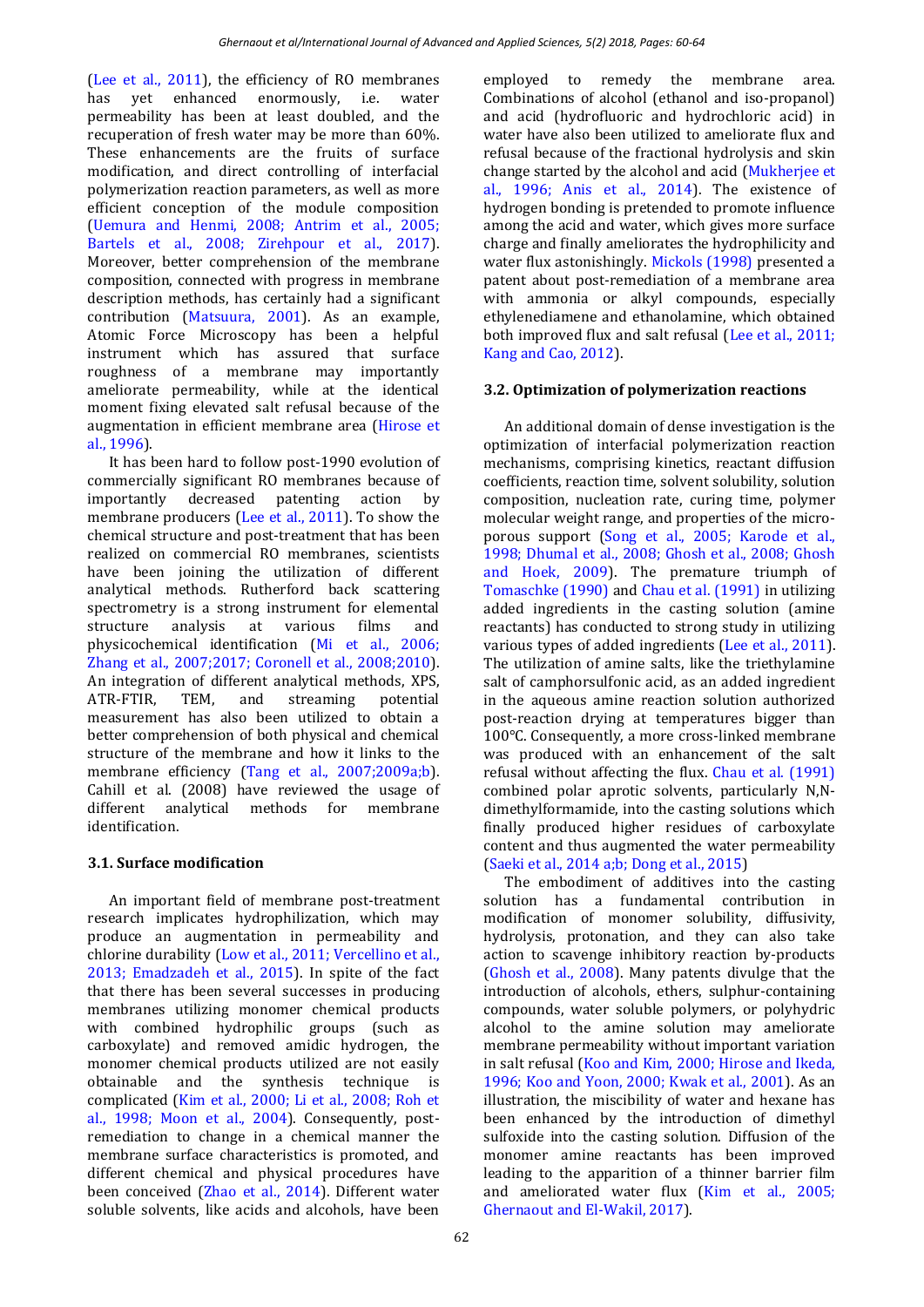#### **4. Conclusion**

The RO membrane post-synthesis modifications field is widely expanded. This amazing phenomenon needs to open a large discussion in terms of both scientific and technological aspects about the membrane fabrication techniques and membranes capacities to deal with increasing quantitatively and qualitatively water pollutants. This review aimed to treat this extra technological field dedicated to membranes modifications following their fabrication. Whereas nanotechnology is conducting the road in the expansion of new RO membranes for desalination, there are several basic scientific and technical aspects that have to be classified before the likely interests can be achieved. An example objective is the production of single-pass RO utilizing multifunctional membranes, avoiding the demand for pre-treatment. At this level, these new techniques are yet too expensive for practical application, and therefore the development of new RO membranes with enhanced salt refusal and permeability at an acceptable cost is yet the major attention of RO desalination applied science. Post-synthesis membranes modification should be avoided once synthesis techniques will be well designed and optimized to satisfy the required potable water qualities.

#### <span id="page-3-0"></span>**References**

- Anis SF, Lalia BS, and Hashaikeh R (2014). Controlling swelling behavior of poly (vinyl) alcohol via networked cellulose and its application as a reverse osmosis membrane. Desalination, 336: 138-145.
- Antrim B, Lesan R, Liu B, and Von Gottberg A (2005). Worlds largest spiral element—history and development. Desalination, 178(1-3): 313-324.
- Bartels C, Hirose M, and Fujioka H (2008). Performance advancement in the spiral wound RO/NF element design. Desalination, 221(1-3): 207-214.
- Cadotte JE (1977). Reverse osmosis membrane. U.S. Patent No. 4,039,440. Patent and Trademark Office, Washington, DC, USA.
- Cahill DG, Freger V, and Kwak SY (2008). Microscopy and microanalysis of reverse-osmosis and nanofiltration membranes. MRS Bulletin, 33(1): 27-32.
- Chau MM, Light WG, and Chu HC (1991). Dry high flux semipermeable membranes. U.S. Patent No. 4,983,291. Patent and Trademark Office, Washington, DC, USA.
- Coronell O, González MI, Mariñas BJ, and Cahill DG (2010). Ionization behavior, stoichiometry of association, and accessibility of functional groups in the active layers of reverse osmosis and nanofiltration membranes. Environmental Science and Technology, 44(17): 6808-6814.
- Coronell O, Mariñas BJ, Zhang X, and Cahill DG (2008). Quantification of functional groups and modeling of their ionization behavior in the active layer of FT30 reverse osmosis membrane. Environmental Science and Technology, 42(14): 5260-5266.
- Dhumal SS, Wagh SJ, and Suresh AK (2008). Interfacial polycondensation—Modeling of kinetics and film properties. Journal of Membrane Science, 325(2): 758-771.
- Dong H, Zhao L, Zhang L, Chen H, Gao C, and Ho WW (2015). Highflux reverse osmosis membranes incorporated with NaY

zeolite nanoparticles for brackish water desalination. Journal of Membrane Science, 476: 373-383.

- El-Dessouky H, Shaban HI, and Al-Ramadan H (1995). Steady-state analysis of multi-stage flash desalination process. Desalination, 103(3): 271-287.
- Emadzadeh D, Lau WJ, Rahbari-Sisakht M, Ilbeygi H, Rana D, Matsuura T, and Ismail AF (2015). Synthesis, modification and optimization of titanate nanotubes-polyamide thin film nanocomposite (TFN) membrane for forward osmosis (FO) application. Chemical Engineering Journal, 281: 243-251.
- Fry LM, Mihelcic JR, and Watkins DW (2008). Water and nonwater-related challenges of achieving global sanitation coverage. Environmental Science and Technology, 42(12): 4298-4304.
- Ghernaout D and El-Wakil AEA (2017). Requiring reverse osmosis membranes modifications–an overview. American Journal of Chemical Engineering, 5(4): 81-88.
- Ghosh AK and Hoek EM (2009). Impacts of support membrane structure and chemistry on polyamide–polysulfone interfacial composite membranes. Journal of Membrane Science, 336(1): 140-148.
- Ghosh AK, Jeong BH, Huang X, and Hoek EM (2008). Impacts of reaction and curing conditions on polyamide composite reverse osmosis membrane properties. Journal of Membrane Science, 311(1): 34-45.
- Gleick PH (2009). Water conflict chronology. In: Gleick PH (ed.), The world's water, 2008-2009: The biennial report on freshwater resources: 151-196. Island press, Washington DC, USA.
- Hirose M and Ikeda K (1996). Method of producing high permeable composite reverse osmosis membrane. U.S. Patent No. 5,576,057. U.S. Patent and Trademark Office, Washington, DC, USA.
- Hirose M, Ito H, and Kamiyama Y (1996). Effect of skin layer surface structures on the flux behaviour of RO membranes. Journal of Membrane Science, 121(2): 209-215.
- Hsu ST, Cheng KT, and Chiou JS (2002). Seawater desalination by direct contact membrane distillation. Desalination, 143(3): 279-287.
- Kang GD and Cao YM (2012). Development of antifouling reverse osmosis membranes for water treatment: a review. Water Research, 46(3): 584-600.
- Karode SK, Kulkarni SS, Suresh AK, and Mashelkar RA (1998). New insights into kinetics and thermodynamics of interfacial polymerization. Chemical Engineering Science, 53(15): 2649- 2663.
- Kim CK, Kim JH, Roh IJ, and Kim JJ (2000). The changes of membrane performance with polyamide molecular structure in the reverse osmosis process. Journal of Membrane Science, 165(2): 189-199.
- Kim SH, Kwak SY, and Suzuki T (2005). Positron annihilation spectroscopic evidence to demonstrate the flux-enhancement mechanism in morphology-controlled thin-film-composite (TFC) membrane. Environmental Science and Technology, 39(6): 1764-1770.
- Koo JY and Kim N (2000). Composite polyamide reverse osmosis membrane and method of producing the same. U.S. Patent No. 6,015,495. Patent and Trademark Office, Washington, DC, USA.
- Koo JY and Yoon YS (2000). Composite polyamide reverse osmosis membrane and method of producing the same. U.S. Patent No. 6,063,278. U.S. Patent and Trademark Office, Washington, DC, USA.
- Kwak SY, Jung SG, and Kim SH (2001). Structure-motionperformance relationship of flux-enhanced reverse osmosis (RO) membranes composed of aromatic polyamide thin films. Environmental Science and Technology, 35(21): 4334-4340.